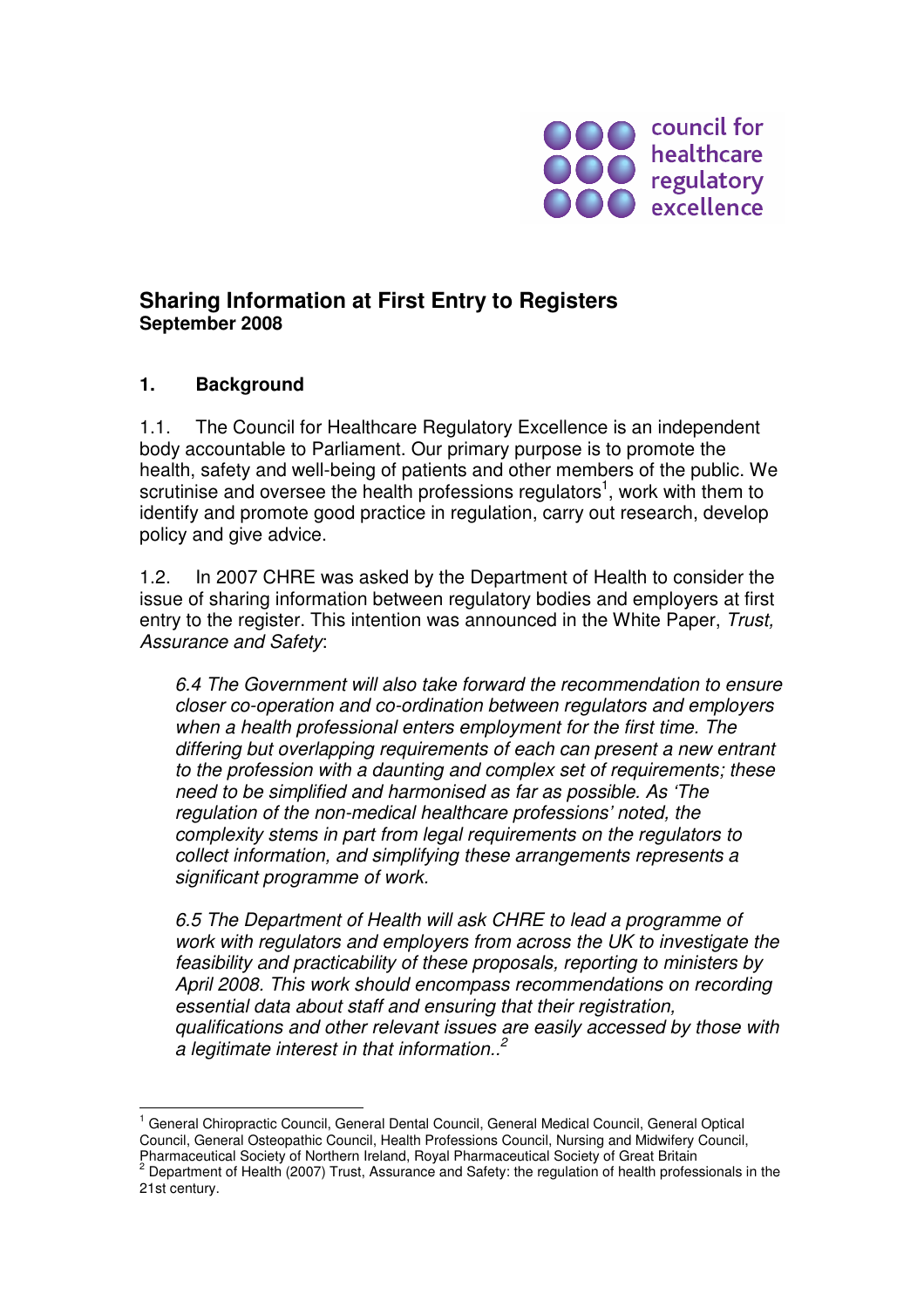1.3. As indicated above, the 2006 review, The regulation of non-medical healthcare professions, referred to the same issue:

 … we should streamline the collection mechanisms so that the professional provides the information only once, where possible. It ought to be possible to arrive at a package of information and evidence which a person can provide just once to a single organisation, whether employer or regulator, who then assures others who need it that the information has been received and validated as necessary.  $\ldots$ <sup>3</sup>

1.4. In attempting to address this question CHRE sought the views of a wide range of organisations with an interest. We received responses from regulatory bodies, devolved administrations, and representatives of registrants and employers. Their views and experiences have informed our response.

1.5. Our main finding, in contrast to the White Paper, is the absence of shared concern or a clearly identified problem at this point in a registrant/employee's career. Consultation with regulators, employers and unions did not reveal the extent of detriment that had been suggested and we have yet to see documented evidence that a lack of wider information sharing is a problem in practice. To be effective, any policy solution needs to address an adequately described problem. It is has proved difficult to do this in terms of sharing information at first entry to the register. As such, this makes proposing any potential solution, and accompanying legislative change difficult at this point.

# **2. Sharing information at the point of employment**

2.1. Before exploring the possibility of future developments, it is helpful to consider the current nature of information sharing between employers and regulators at the point of first employment. These arrangements reflect the contingent nature of employment on registration.

2.2. Guidance issued in the NHS across the UK highlights a range of mandatory checks that should be carried out before employment. These include checks on identity, right to work, references, registration and qualifications. The following is taken from NHS Employers Employment Check Standards:

These standards are mandatory for all applicants for NHS positions (prospective employees) and staff in ongoing NHS employment. This includes permanent staff, staff on fixed-term contracts, temporary staff, volunteers, students, trainees, contractors and highly mobile staff supplied by an agency. Trusts appointing locums and agency staff will need to ensure that their providers comply with these standards.<sup>4</sup>

<sup>&</sup>lt;sup>3</sup> Department of Health (2006) The regulation of non-medical healthcare professions.<br><sup>4</sup> NHS Employers (2008) NHS Employment Check Standards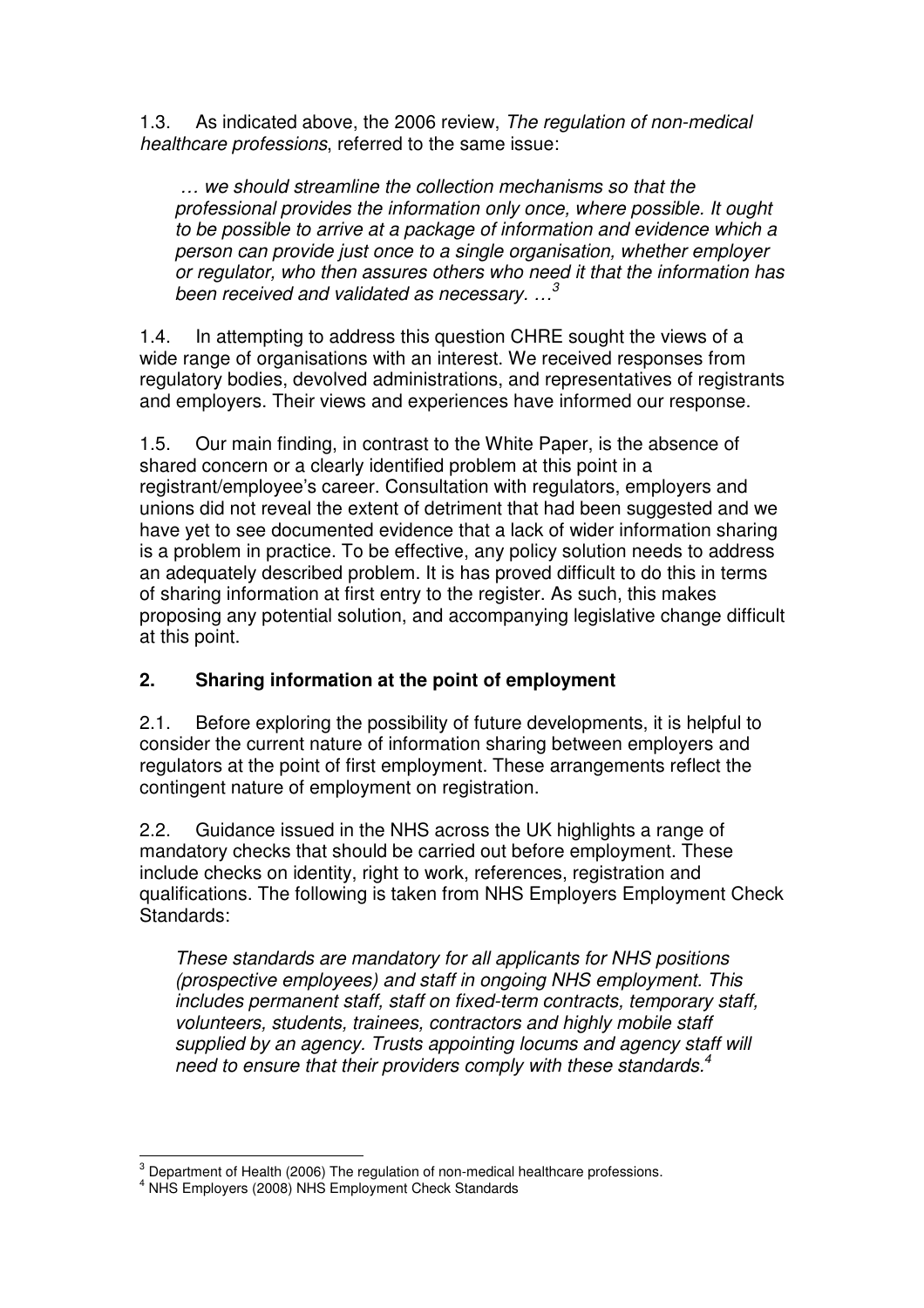The NHS Employers guidance is in line with that outlined in the 2008 guidance produced by the Centre for the Protection of National Infrastructure.<sup>5</sup>

2.3. In England, adherence to employment check standards is a core standard assessed by the Healthcare Commission in the Annual Health Check, and it is intended to be the case under the new registration regime adopted by the Care Quality Commission.<sup>6</sup>

2.4. The PIN (Partnership Information Network) in Scotland publishes Safer Pre and Post Employment Checks – Policy for NHSScotland. The Scottish Government Health Directorates told us:

The PIN on Employment Checks outlines the minimum Scottish Government policy requirements for NHSScotland employers which organisations can develop further to meet local needs. The standard policy contents clearly state that Boards must verify the necessary qualifications and registration with appropriate regulatory body for all health professionals and support staff. In order to strengthen this minimum standard the PIN policy stresses that for professional registration the Board must contact the statutory professional regulator to ensure ongoing registration. The PIN policy also states that any educational certificates must be original and provides general guidance on how to detect fraudulent certificates. $7$ 

2.5. Among the pre-employment checks is a requirement that registrants' registration status is confirmed with the relevant regulatory bodies. The purpose of registration and qualification checks is to ensure that a prospective employee is recognised by the appropriate regulatory body and that they have the right qualifications to do the job. NHS Employers guidance for England states:

Before NHS employers appoint any health professional they must always check the following three areas:

- that the applicant is registered to carry out the proposed role
- whether the registration is subiect to any current restrictions which might affect the duties proposed
- if the applicant has investigations against them about their fitness to practise that the regulatory body has a duty to disclose. $8$

Similar guidance applies for NHS Scotland, in Northern Ireland and Wales.<sup>9</sup>

<sup>&</sup>lt;u>5</u><br><sup>5</sup> Centre for the Protection of National Infrastructure (2008) A good practice guide on pre-employment screening. 2nd edition.<br><sup>6</sup> Department of Health.

Department of Health (2008) The future regulation of health and adult social care in England: a consultation on the framework for the registration of health and adult social care providers Consultation on registration standards – DH 2008<br><sup>7</sup> SCHD submission to CHBE

SGHD submission to CHRE

<sup>&</sup>lt;sup>8</sup> NHS Employers (2008) NHS Employment Check Standards

<sup>&</sup>lt;sup>9</sup> Partnership Information Network. Safer Pre and Post Employment Checks - Policy for NHSScotland; Welsh Health Circular (2005)071 Safer Recruitment – a guide for NHS Employers; Welsh Health Circular (2005)029 Mandatory Criminal Records Bureau (CRB) checks for all new NHS staff; NHS Employers (2007) Agenda for Change. Terms and Conditions of service handbook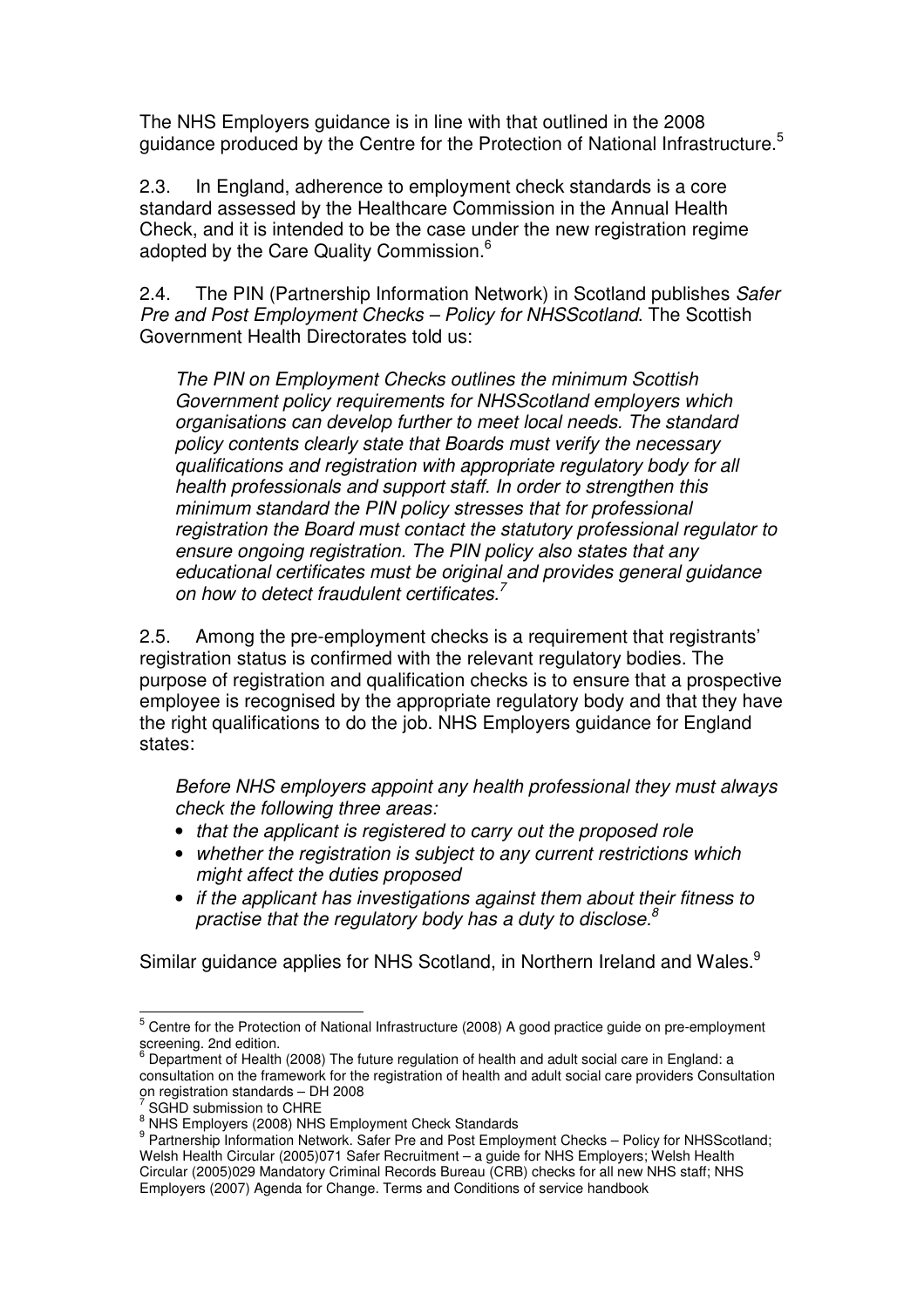2.6. Registration of health professionals is a key function of the health professions regulators. In 2007/08 performance reviews, CHRE found that:

Generally, the regulators' processes for registration are effective and efficient, although … practices vary, particularly in relation to how they try to ensure against fraudulent entry to the register and take action where someone is fraudulently using a protected title.<sup>10</sup>

2.7. The approach to registration differs across the regulatory bodies, both in terms of the nature of checks and references and in the point at which an individual joins the register.

- Some register students
- Some provisionally register during the final year of qualification
- Some register post-qualification
- Some register after initial employment and a registration exam

2.8. Regulatory bodies are not aware of registrants' employment aspirations. Each regulator has made provision for employers to check the registered status of a potential (or existing) employee. These arrangements are open to all employers, not only the NHS. For example:

The General Medical Council:

We do not liaise with employers about individual doctors when they first obtain registration. However we do publish advice for employers on our website at www.gmc-uk.org/register/employing

… Employers have access to the online List of Registered Medical Practitioners and can use the Occupational Health Smart Card scheme to obtain information about a doctor's registration status. In the unlikely event of an employer not having access to the internet, they can use the GMC's faxback service, which sends a fax to the employer confirming the doctor's registration detail. Alternatively, employers can telephone our Contact Centre with their enquiries.<sup>11</sup>

The Royal Pharmaceutical Society of Great Britain:

The Society's registers are freely available to access online by all, including employers:

www.rpsgb.org/registrationandsupport/registration/searchourregisters/ Entries relating to Registrant's conditions of registration are listed and linked to the relevant determination. Information relation to Registration Appeals Committee cases, including transcripts of determinations, is also available on the Society's website.

Specific information requests from employers relating to registrants are dealt with on a case-by-case basis.<sup>12</sup>

The General Osteopathic Council:

The question [of sharing information between employers and regulators] is more relevant to those bodies which regulate health professionals who

 $\overline{a}$ 

 $^{10}_{10}$  CHRE Performance Review 2007/08

 $11$  GMC submission to CHRE

<sup>&</sup>lt;sup>12</sup> RPSGB submission to CHRE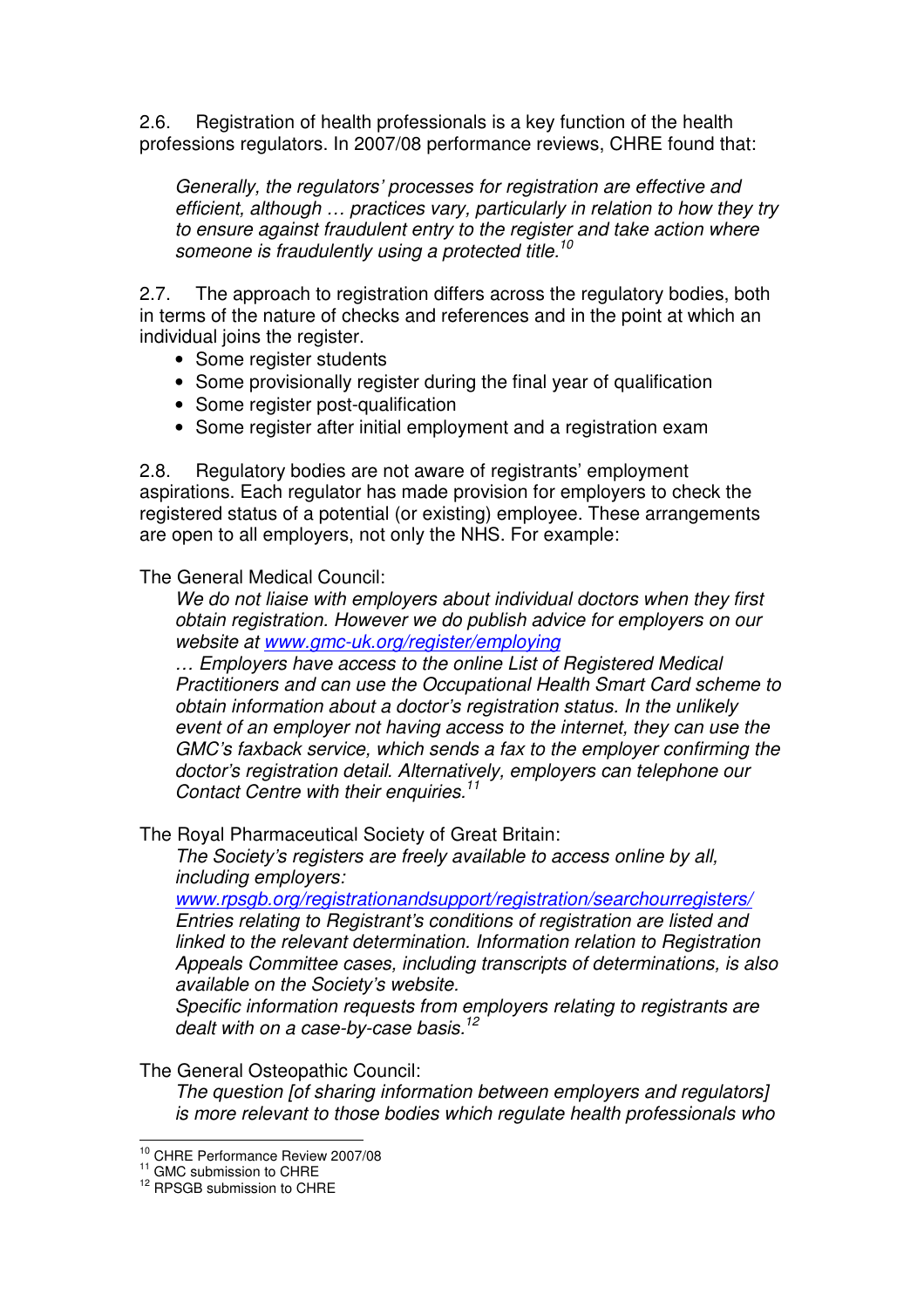are employed in the NHS. The osteopathic profession is predominantly self-employed and therefore this question rarely applies. However, if the circumstances did arise, we would share what information we could on request by an employer.<sup>13</sup>

2.9. The effectiveness of employers' pre-employment checks on overseas staff was examined following the security incidents in Glasgow and London in July 2007. The Scottish Government Health Departments told us:

… Audit Scotland were asked by the Cabinet Secretary for Health and Wellbeing to review whether NHSScotland Boards were following their own procedures on pre-employment screening.

A total of 235 files of employees from overseas were selected from a sample do five of the larger Boards and looked at checks on Identity, References, Qualifications and Regulatory Body checks, Work Permits, Residence Permits, Highly Skilled Migrant Programme and Disclosure Scotland checks.

Overall these Boards achieved a high accuracy level of 97% - the remaining 3% did not necessarily mean that these checks were not carried out it may have been that there was evidence missing from the file.

In terms of checks with qualifications and regulatory bodies the 220 files that required such a check scored an impressive  $99\%$  accuracy.<sup>14 15</sup>

### 3. **Prospects for greater information sharing**

3.1. Reflecting on the call in the White Paper, we sought to understand respondents' views on wider sharing of information at the point when an individual joins a register and first enters employment, mindful that as not all registrants go into employment this point in a career is not common to all registrants of all regulatory bodies, and that regulators are not usually aware when a registrant becomes employed for the first time.

3.2. The White Paper, and the review of the regulation of non-medical healthcare professions that preceded it, emphasised the administrative burden on would-be registrants/employees at the point of first registration and first employment. However, we have found it immensely difficult to establish a clear sense that this is an issue for aspiring registrant/employees, employers or regulators ahead of other concerns and it is far from clear that this is the most pressing and urgent problem that needs attention around information sharing between regulators and employers.

3.3. Furthermore, concern was expressed by respondents that changes to current practice in sharing of information may directly or indirectly lead to fresh problems and concerns, such as maintaining data security and confidentiality

 $\overline{a}$  $^{13}_{12}$  GOsC submission to CHRE

<sup>&</sup>lt;sup>14</sup> Audit Scotland (2007) Overseas staff in the NHS – pre-employment checks. http://www.auditscotland.gov.uk/docs/health/2007/nr\_071129\_overseas\_staff\_nhs.pdf accessed 20 August 2008 <sup>15</sup> SGHD submission to CHRE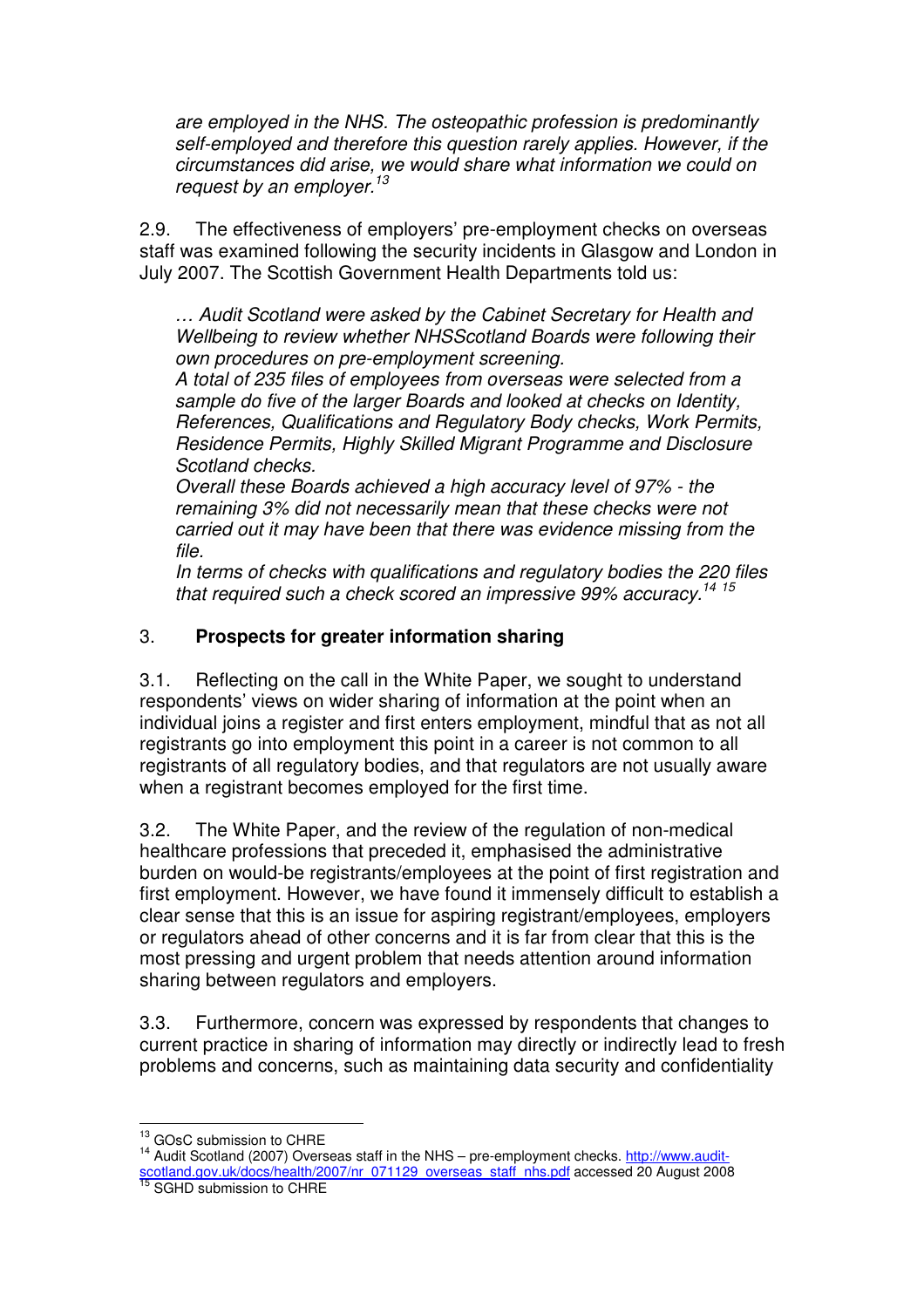of information, or inadvertently adding to the burden of self-employed registrants:

Our main concern relating to the flow of information when a health professional enters employment for the first time is the safeguarding of personal information. Data security needs to be of a high standard and strict quidelines should be developed on handling such data.<sup>16</sup>

3.4. Where concerns were expressed about the current practice of sharing information between employers and regulators this focused on fitness to practise issues:

It is recognised that not every regulatory body discloses fitness to practise proceedings openly or online and do not make changes to the registrant's details until proceedings are complete and the individual is found guilty of misconduct. The PIN policy therefore stresses the importance of not just relying on published information on regulatory body's website to confirm fitness to practise. It may be necessary to contact the regulatory body direct.<sup>17</sup>

CHRE acknowledged the variation in the availability of fitness to practise information on registers in the Performance Review of health professions regulators in 2007/08.<sup>18</sup> CHRE will work with regulators to see whether a harmonised approach to the availability of fitness to practise outcomes can be reached in the 2008/09 performance review.

However, this aspect of information sharing issue lies outside our remit here and is being considered elsewhere by the Tackling Concerns Locally subgroup on information management.

3.5. In terms of the information required of registrant/employees at the start of their career by regulators and employers, on the surface there appears some overlap, for example in health and character references, and checks of identity. However, the extent to which such information could be shared reliably in its current form is questionable, as the time limited nature of health statements (often only considered valid by regulators for 30 days – 3 months) restricts their longer utility. Checks of identity vary between regulators and are different to approaches demanded by NHS guidance. Perhaps the most stringent, GMC's face to face identity checks, are not claimed to be a substitute, but are seen as assisting with employers' own checks:

A certificate of registration or confirmation that a doctor is registered with the GMC is not evidence of a doctor's identity. You must undertake your own identity checks when employing a doctor, for example asking for their original passport or an original EEA identity card.<sup>19</sup>

 $\overline{\phantom{a}}$ <sup>16</sup> BMA submission to CHRE

<sup>&</sup>lt;sup>17</sup> SGHD submission to CHRE

<sup>&</sup>lt;sup>18</sup> CHRE (2008) Performance review of health professions regulators 2007/08: helping regulation to improve.

<sup>19</sup> GMC website http://www.gmc-uk.org/register/employing/employing\_a\_doctor.asp#7